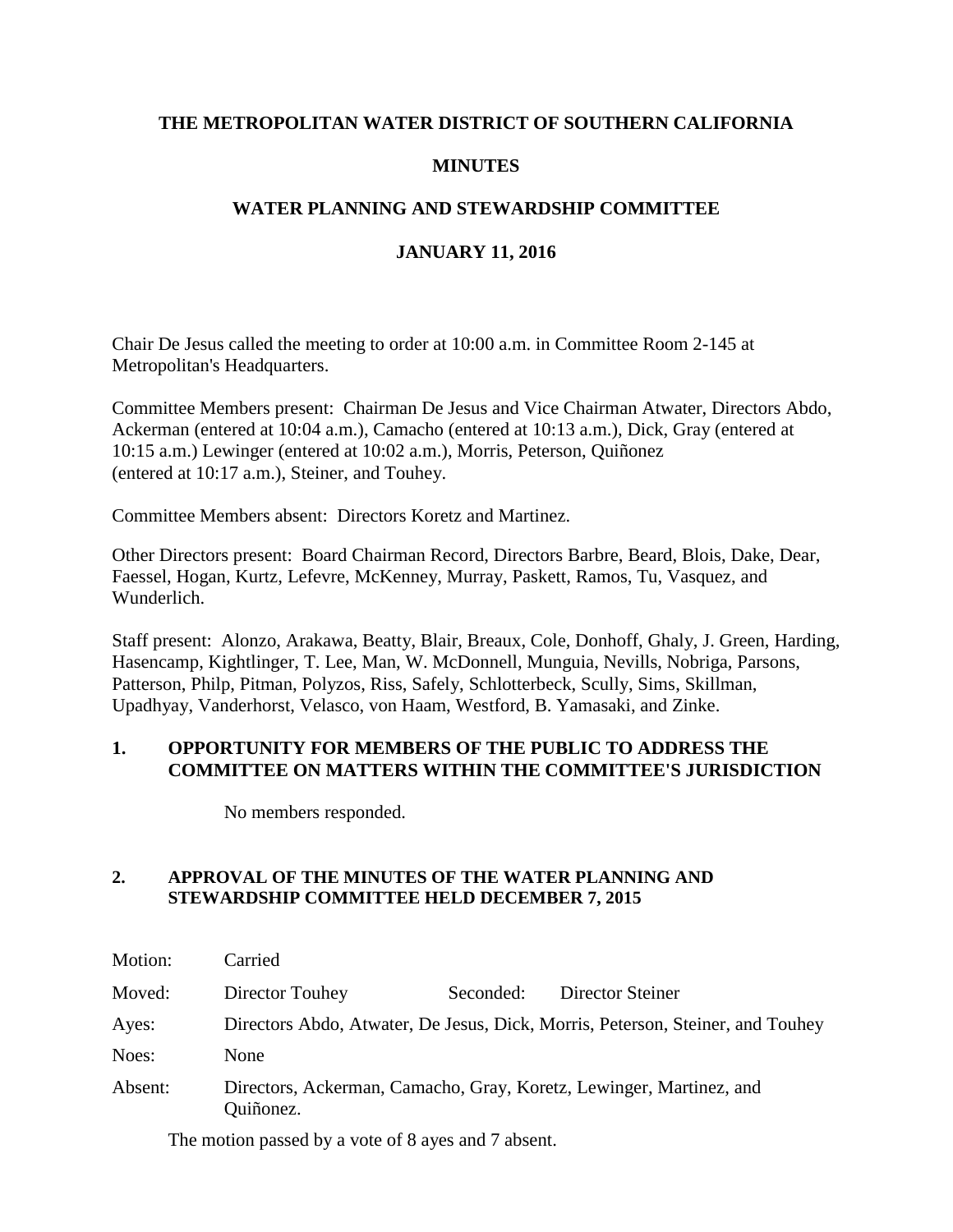Director Lewinger entered the meeting at 10:02 a. m.

### **3. CONSENT CALENDAR ITEMS – ACTION**

| $7-1$   | Subject:        | Adopt resolution to support Metropolitan's application for<br>USBR grant funding of \$1 million for High Efficiency clothes<br>washer rebates; and authorize entering into a contract with<br><b>USBR</b> if awarded                                                                                                |  |  |
|---------|-----------------|---------------------------------------------------------------------------------------------------------------------------------------------------------------------------------------------------------------------------------------------------------------------------------------------------------------------|--|--|
|         | Presented by:   | None                                                                                                                                                                                                                                                                                                                |  |  |
| Motion: |                 | Adopt the CEQA determination that the proposed action is not<br>defined as a project and is not subject to CEQA, and<br>a. Adopt the resolution.<br>b. Authorize the General Manager to accept grant funds, if<br>awarded; and<br>c. Authorize the General Manager to enter into a contract for<br>the grant funds. |  |  |
| Moved:  | Director Morris | Seconded: Director Touhey                                                                                                                                                                                                                                                                                           |  |  |
| Ayes:   |                 | Directors Abdo, Atwater, De Jesus, Dick, Lewinger, Morris, Peterson, Steiner,<br>and Touhey.                                                                                                                                                                                                                        |  |  |
| Noes:   | None            |                                                                                                                                                                                                                                                                                                                     |  |  |
| Absent: |                 | Directors Ackerman, Camacho, Gray, Koretz, Martinez, and Quiñonez.                                                                                                                                                                                                                                                  |  |  |
|         |                 | The motion passed by a vote of 9 ayes, 0 noes, and 6 absent.                                                                                                                                                                                                                                                        |  |  |

Director Ackerman entered the meeting at 10:04 a.m.

Director Camacho entered the meeting at 10:13 a.m.

Director Gray entered the meeting at 10:15 a.m.

Director Quinonez entered the meeting at 10:17 a.m.

## **4. OTHER BOARD ITEMS – ACTION**

None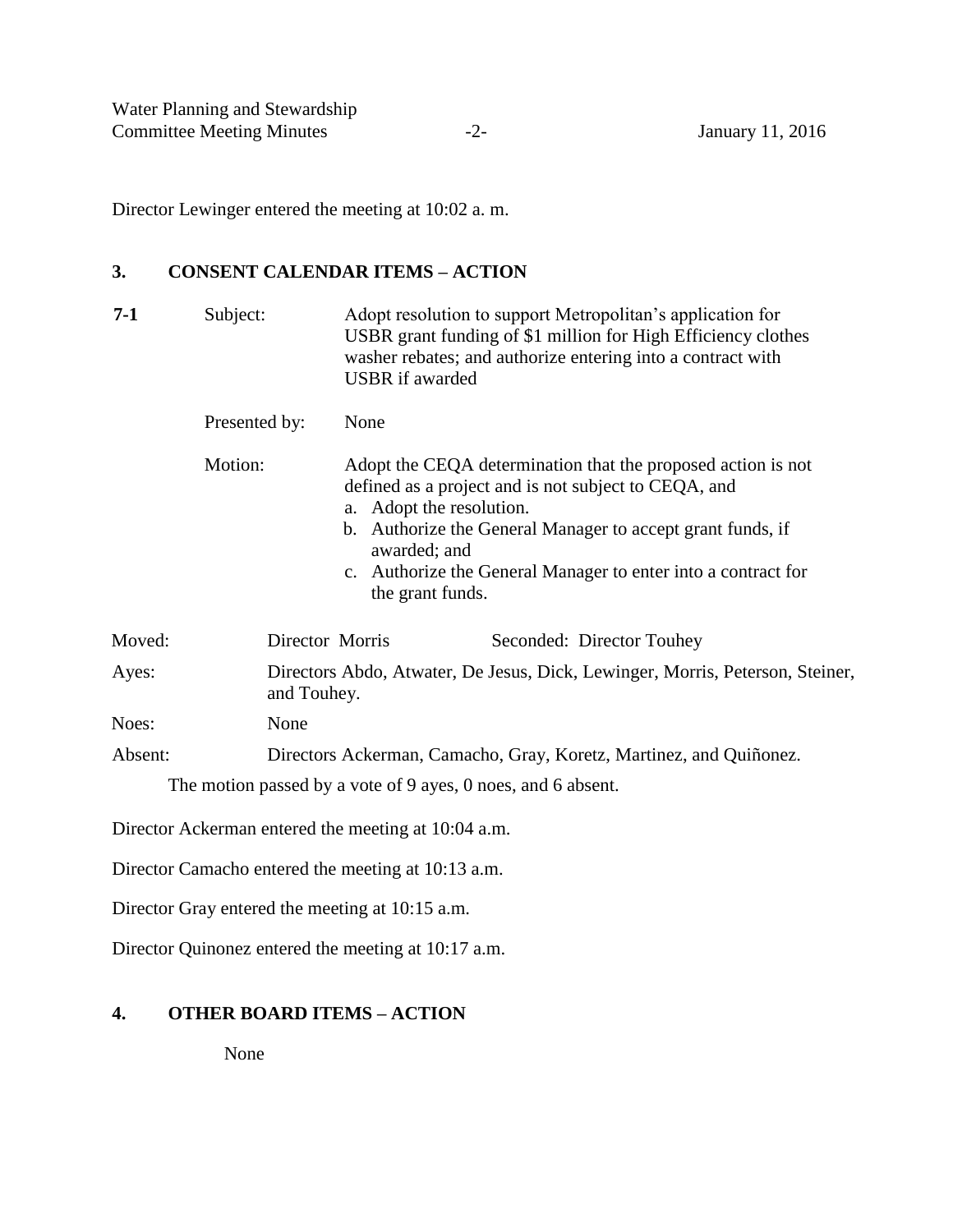### **5. BOARD INFORMATION ITEMS**

**9-1** Subject: Authorize execution of agreements related to a Bard Water District land management and seasonal fallowing pilot program and approve payment of up to \$1.8 million Presented by: Tim Blair, Unit Manager, Resource Implementation Projects Motion: Adopt the CEQA determination that the proposed action is categorically exempt and not subject to CEQA, and a. Authorize the General Manager to enter into a pilot program agreement with Bard Water District, and land management and seasonal fallowing agreements with farmers of farmland in the Bard Unit, consistent with the terms outlined herein and in a form approved by the General Counsel; and b. Approve payment of up to \$1.8 million for funding the pilot program. Mr. Blair provided a presentation that discussed a potential pilot program with Bard Water District for land management and seasonal fallowing. Staff responded to questions related to source of funding, extending the period of seasonal fallowing beyond July in each of the twoyears of which the pilot program exists, and Bard Water District's organization structure. Item 9-1 was originally an Information Item. Following deliberation of this item, the committee exercised its discretion to make this into an action item, and then voted to approve it by a vote of 13 ayes, and 0 noes. John Schlotterbeck, Sr. Deputy General Counsel, referenced that staff has determined that this item is categorically exempt, and that the specific exemptions to be voted on will be available at the following Board Meeting.

| Moved:  | Director Steiner                                                                                                                | Seconded: Director Morris |  |
|---------|---------------------------------------------------------------------------------------------------------------------------------|---------------------------|--|
| Ayes:   | Directors Abdo, Ackerman, Atwater, Camacho, De Jesus, Dick, Gray,<br>Lewinger, Morris, Peterson, Quinonez, Steiner, and Touhey. |                           |  |
| Noes:   | <b>None</b>                                                                                                                     |                           |  |
| Absent: | Directors Koretz and Martinez.                                                                                                  |                           |  |

The motion passed by a vote of 13 ayes, 0 noes, and 2 absent.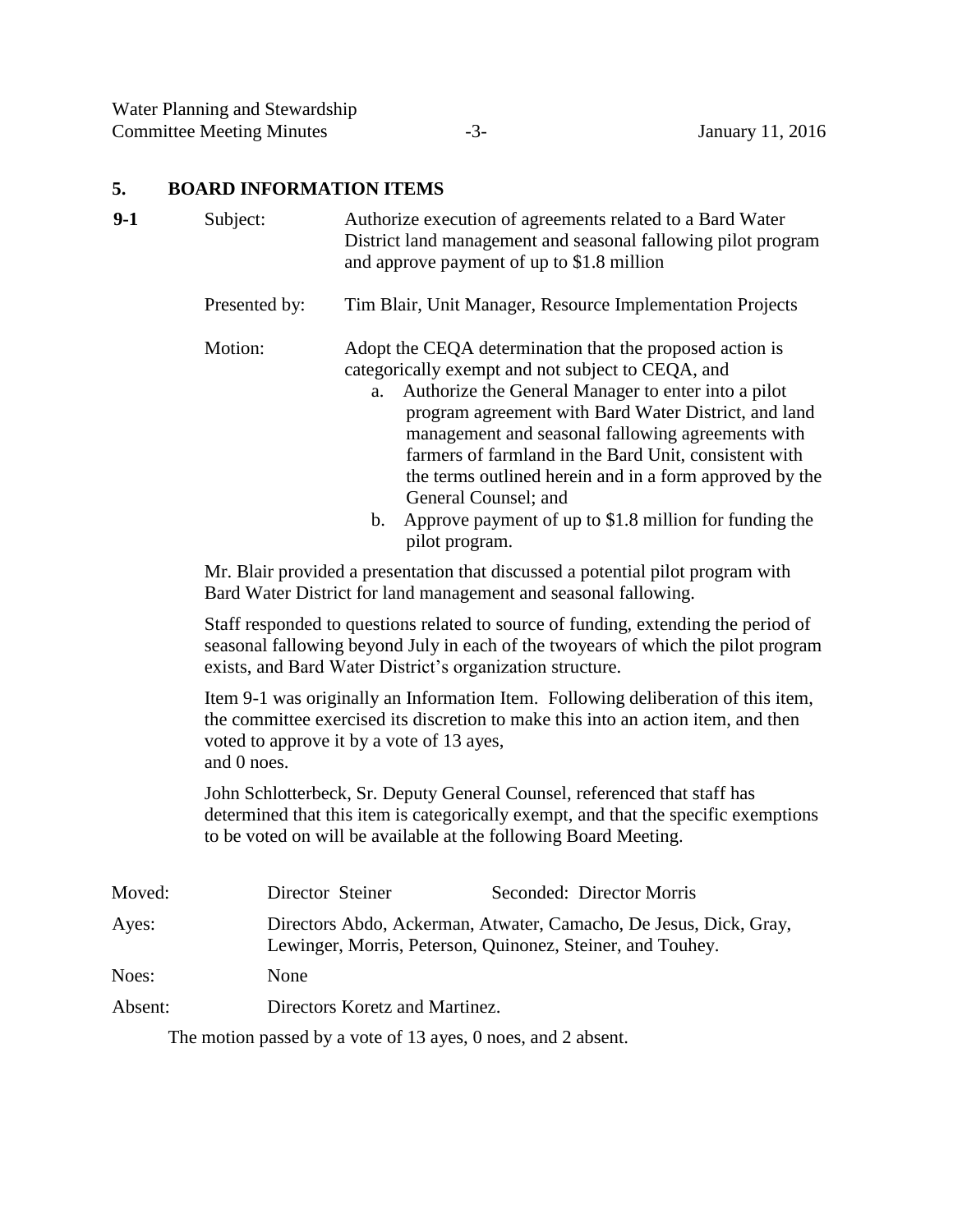### **6. COMMITTEE ITEMS**

a. Subject: Oral report on Water Surplus and Drought Management Plan Presented by: Demetri J. Polyzos, Sr. Engineer, Imported Supply Unit Mr. Polyzos provided a presentation and he reviewed hydrological conditions, water deliveries, storage use, and water surplus and drought management tracking. Staff responded to comments relating to additional funding for drought-relief actions in the extension of Governor Brown's executive order, and Metropolitan's payback plan of flex storage. b. Subject: Conservation update Presented by: Bill McDonnell, Manager, Water Efficiency Team

> Staff responded to comments regarding examples of projects resulting from the Innovative Conservation Program, messaging on residential device incentives, irrigation controllers, conservation funding as part of the Integrated Resources Plan; heating ventilation air conditioning cooling tower systems, turf removal program funding rates, and a request for a written Conservation Program report on an ongoing basis.

## **7. MANAGEMENT REPORTS**

a. Subject: Bay-Delta Matters

Presented by: Roger Patterson, Assistant General Manager, Strategic Water Initiatives

Mr. Patterson provided a brief update on Bay-Delta activity including Sacramento River flow and turbidity, Salinity barrier installation, and documents related to the CalWater Fix

Staff responded to a question related to the status on cost allocation negotiations.